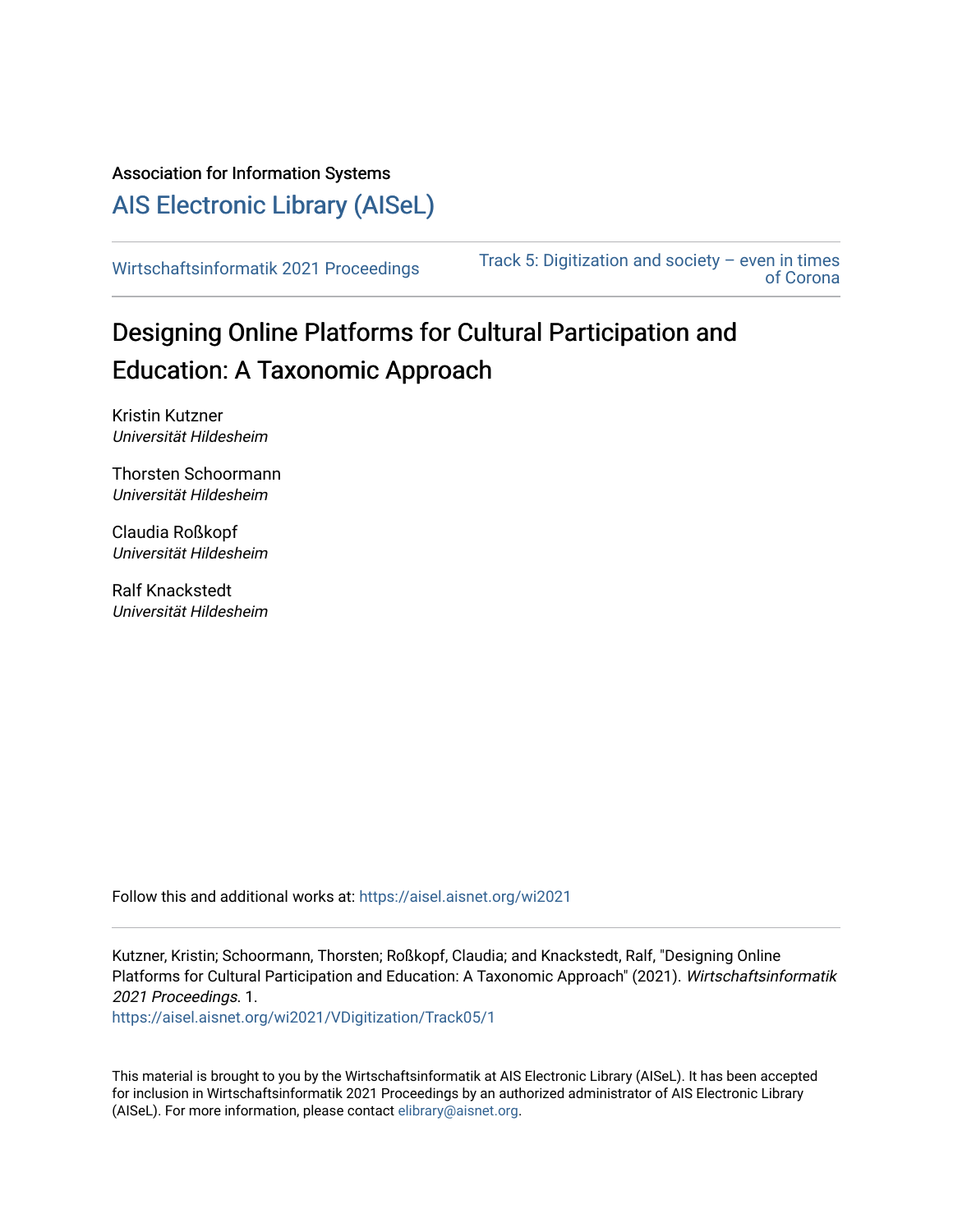# **Designing Online Platforms for Cultural Participation and Education: A Taxonomic Approach**

Kristin Kutzner<sup>1</sup>, Thorsten Schoormann<sup>1</sup>, Claudia Roßkopf<sup>2</sup> and Ralf Knackstedt<sup>1</sup>

<sup>1</sup> University of Hildesheim, Institute for Economics and Information Systems, Hildesheim, Germany

{kristin.kutzner,thorsten.schoormann, ralf.knackstedt}@uni-hildesheim.de

<sup>2</sup> University of Hildesheim, Institute for Cultural Policy, Hildesheim, Germany

{claudia.rosskopf}@uni-hildesheim.de

**Abstract.** Museums preserve the cultural heritage and aim at providing study and education as well as enjoyment for the general public. In pursuing their missions, museums are increasingly concerned with making these experiences digitally available. Therefore, they start to use online platforms that make cultural objects publicly accessible, and therefore allow discussing cultural issues and provide cultural and educational participation. However, as there is little consolidated knowledge on features of such platforms and limited resources of museums, they face challenges in achieving their missions through a platform. In order to overcome this, we (1) review and synthesize related literature and online platforms and (2) present a taxonomy of how online offers leverage cultural participation and education. In doing this, we seek to enable platform designers and museum professionals in making informed decisions in terms of how the 'museum experience' can be supported/complemented through online platforms.

**Keywords:** Cultural Access, Museum, Society, Digital Inclusion, Taxonomy.

#### **1 Introduction**

According to the International Council of Museums [1], a museum's core mission is to provide study, education, and enjoyment for the general public. By collecting, preserving, exhibiting and interpreting the humanity's heritage, they allow individuals to take part in cultural activities and experiences (i.e., cultural participation) and thus aim to foster social justice and well-being [2]. Along with this, museums allow education for individuals which means reflecting on oneself, others and issues of the world [3] as well as taking critical position towards knowledge, artist experiences and cultural objects [4]. Since museums play a fundamental role in our society, their services should be affordable and equal accessible for everyone. This is however often not the case because of various (individual, social or environmental) obstacles such as time restrictions, geographical distances, financial resources, language barriers, physical handicaps, health reasons, or even global pandemics. One way for museums

<sup>16</sup>th International Conference on Wirtschaftsinformatik, March 2021, Essen, Germany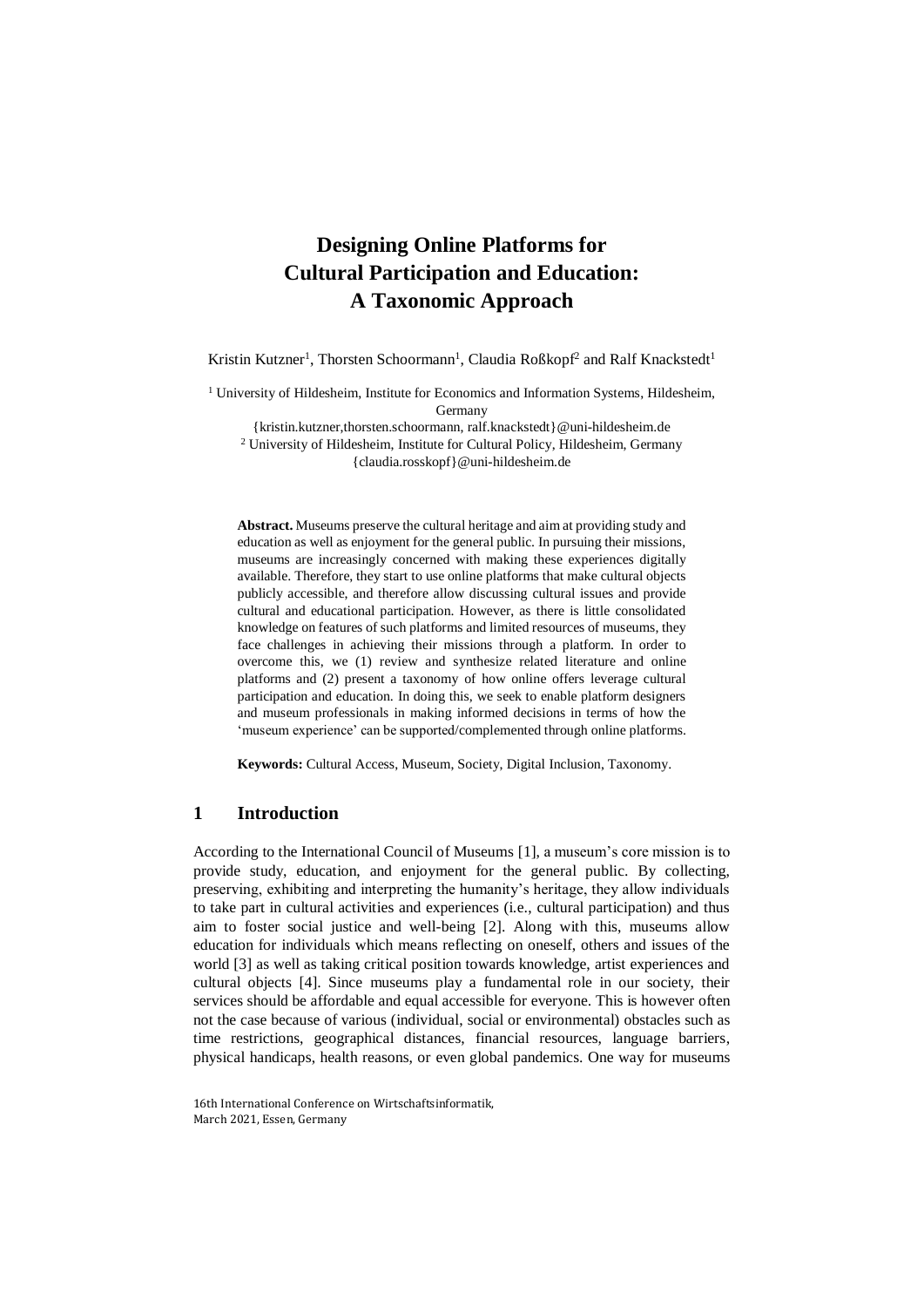to cope with these obstacles is given by the use of digital technologies and the Internet, which is in line with the Director of National Museums in Seychelles Beryl Ondiek's statement: "In the mist of chaos, museums break the walls that keep us apart. Museums can use all of the collections and information we have, and transmit our cultural and natural heritage to communities through the Internet to lift spirits and keep everyone connected." Accordingly, museums have started to consider the use of online platforms such as websites, social media, or blogs [5]. This practice enables museums to provide public access to the heritage, leverage cultural participation and mobilization in society as well as allows individuals to engage with and discuss cultural issues [6]—even in cases such as the Covid-19 pandemic that was the trigger for the closure of plenty of museum facilities in 2019/2020 [7].

Despite the great potential of using online platforms for cultural participation and education, their use is far from being fully exploited and museum professionals are usually unfamiliar with digital solutions accompanied by resource restrictions and fragmented know-how [8]. Furthermore, especially small and medium-sized institutions often struggle because of their dependence on public funding and volunteer work [9]. Even though previous research on this topic indicates the importance of digitization, they mostly focus on rather isolated aspects, for instance, the impact of museum websites on users [10] or guidelines for providing access to and presenting museum data [9, 11]. In consequence, we lack knowledge of what platform features should be implemented to best possible support access to cultural participation and education. This lack is problematic as it hinders, for instance, museum professionals in addition to limited resources and technical know-how—in improving their museum platforms to achieve their educational mission and to attract visitor attention. To bridge this gap, we seek to derive an overview of currently used platform features that act as a foundation for supporting online-based cultural participation and education. Therefore, we formulate the following research question (RQ): *What are the characteristic features of online platforms for providing access to cultural participation and education in society?*

To answer this question, we follow the procedure proposed by [12] and deduce a taxonomy of platform features for access to cultural participation and education. The taxonomy enables, for example, professionals in museums and in further institutions with cultural and educational missions such as theatres, libraries, or heritage centers to (a) be informed within the wide range of platform features to compare, refine and develop their online presence and (b) to make their services publicly accessible and participatory. Furthermore, the taxonomy can help to (c) improve marketing activities [5] and therefore to raise peoples' interest in visiting the institution [13] as well as to increase visitor numbers [14]—despite public sector cuts and financial pressure [14]. From a more societal view, disadvantaged individuals who cannot benefit from local cultural practices are supported in their cultural and educational participation. Based on the taxonomy, potential users (i.e., individuals) can select appropriate platforms for their personal purposes and, in the future, they will benefit from the enhanced landscape of online platforms for cultural participation. For research, the taxonomy can be used, for instance, to explore and advance (social inclusive) online platform designs that enable participating in culture as well as leveraging education.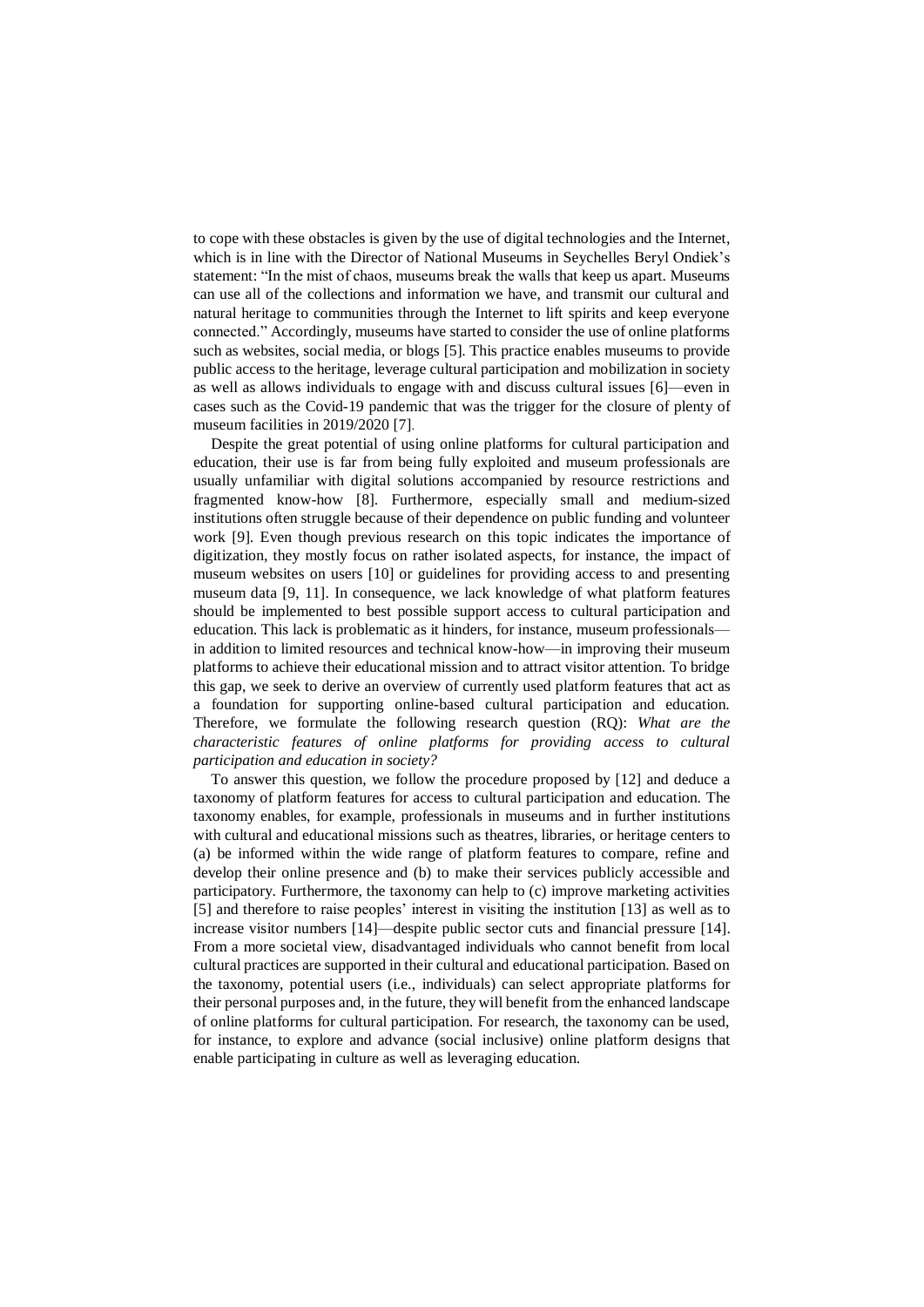### **2 Research Background**

The existing Information Systems (IS) research on museum online platforms can be grouped into four areas: (1) Research analyzed the influence of website design features on users. Surveying museum website users, [15] and [10] identified a set of requirements for encouraging enjoyable web experiences and informal online learning for users. In addition, [16] indicated that the use of game-based features led to enjoyment and learning. Furthermore, by examining two sample museum websites, studies discovered a positive influence of website features on users' intention to return to the website and to visit the physical museum [13, 14]. More general conclusions for museum websites are provided, however, the results are limited to the type of online platform. (2) Besides, research investigated guidelines for providing access to and presenting museum data. For example, a conceptual framework for visualizing museum data on mobile applications [9], an IS design theory for the interactive presentation and navigation of digital art collections [11] and a classification of information visualization approaches for digital cultural heritage collections [17] are proposed. These studies examined website features, however, they solely focused on the presentation of data on museum applications. (3) Moreover, research aimed at supporting the development of museum websites by proposing a five-step-procedure [18] and by presenting conceptual guidelines [10]. Nevertheless, both provided general guidance on museum website development without focusing on specific features. (4) In addition, the museums' attitude towards using features of online channels (i.e., social media and museum websites) was investigated which led to the conclusion that online participatory activity among museums was quite uniformed and restrained for technical reasons [5].

Overall, most studies focus on rather isolated aspects, address only a few sample platform features, or provide more general guidance for museums. In consequence, to the best of our knowledge, there is still a need for a comprehensive overview of platform features which allow cultural participation and education. In this study we seek to address this need by developing and evaluating a taxonomy of cultural participation and education in the digital age.

### **3 Research Design**

The development of taxonomies is widely accepted in IS research regarding the design of online platforms/tools [19, 20] and in the context of culture [21–23] to structure, analyze and understand existing and future objects of a domain [12]. Taxonomies, as classified as 'theory for analyzing' [24], are a necessary foundation for developing advanced theories that, for instance, attempt to explain and predict how specific features will leverage the success of engaging in cultural practices. In this study, inspired by a staged approach [19], (Stage 1) we carried out a literature review and (Stage 2) identified relevant objects (i.e., online platforms that provide access to cultural participation and education). Following, based on the findings, (Stage 3) we iteratively built and (Stage 4) evaluated our taxonomy (Figure 1).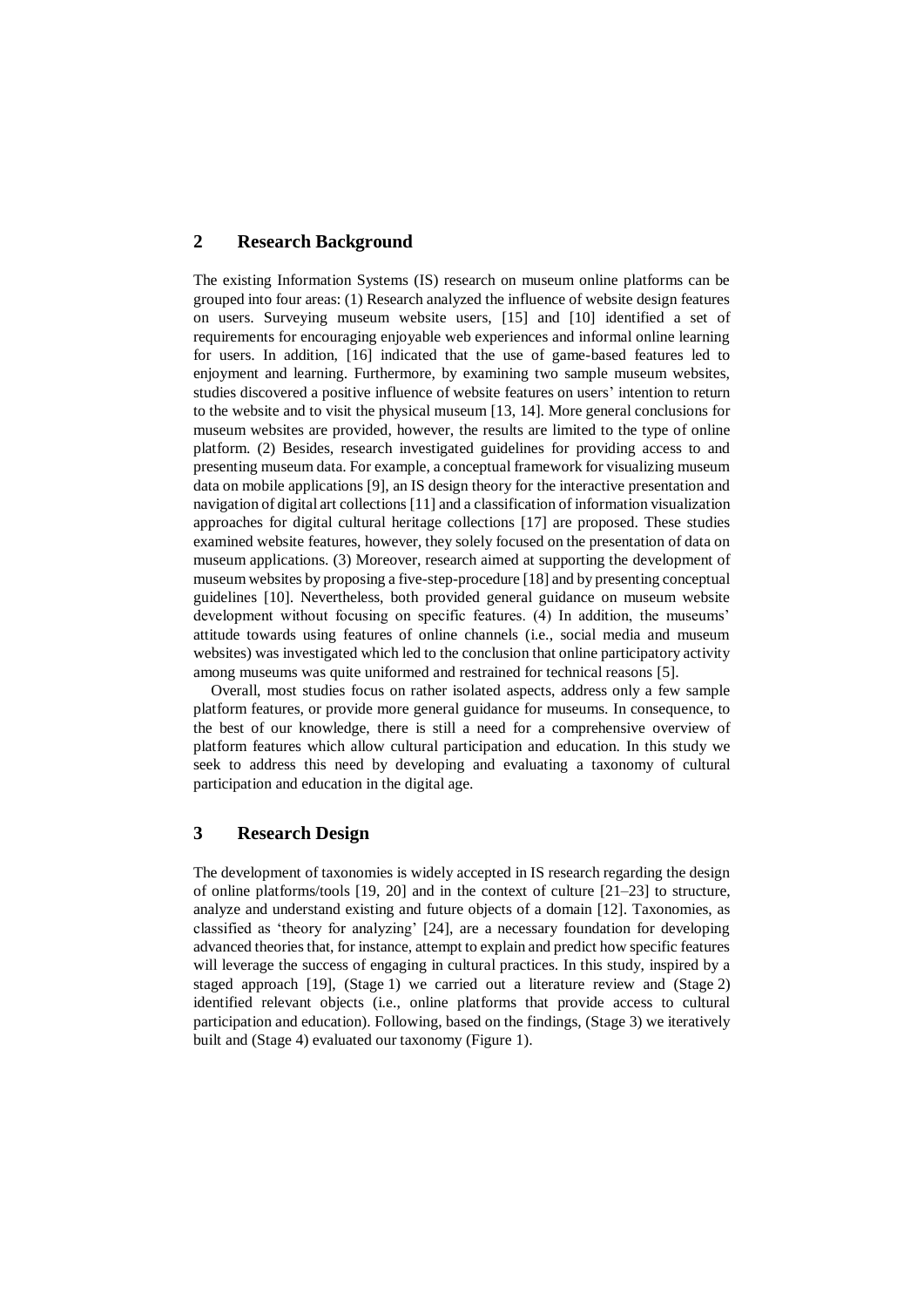|                                      | <b>Inputs</b>                                                                           | Methods/steps                                                                  | Outputs                                                                       |  |  |  |  |
|--------------------------------------|-----------------------------------------------------------------------------------------|--------------------------------------------------------------------------------|-------------------------------------------------------------------------------|--|--|--|--|
| Stage 1:<br><b>Literature Review</b> | • Online publications<br>• IS research publications                                     | • Perform keyword search<br>• Analyse literature<br>• vom Brocke et al. (2009) | • Research database that<br>met our research<br>purpose                       |  |  |  |  |
|                                      |                                                                                         |                                                                                |                                                                               |  |  |  |  |
| Stage 2:<br>Selection<br>of Objects  | • Research database that<br>met our research<br>purpose                                 | • Perform Internet search<br>for online platforms                              | • Online platform database<br>that met our research<br>purpose                |  |  |  |  |
|                                      |                                                                                         |                                                                                |                                                                               |  |  |  |  |
| Stage 3:<br>Taxonomy<br>Development  | • Research database and<br>online platform database<br>that met our research<br>purpose | • Define dimensions<br>• Define characteristics<br>• Nickerson et al. (2013)   | • Taxonomy based on<br>conceptual and empirical<br>findings                   |  |  |  |  |
|                                      |                                                                                         |                                                                                |                                                                               |  |  |  |  |
| Stage 4:<br>Taxonomy<br>Evaluation   | • Taxonomy based on<br>conceptual and empirical<br>findings                             | • Evaluate taxonomy<br>· Szopinski et al. (2019,<br>2020)                      | • Evaluated taxonomy of<br>digital cultural<br>participation and<br>education |  |  |  |  |

**Figure 1.** Research design for developing the taxonomy

**Stage 1: Literature Review.** Firstly, we searched for prior literature dealing with museum online platforms based on the rigorous procedure of [25]. On February 12<sup>th</sup> 2020, to get an overview of research endeavors in the museum context in the IS domain, we searched for literature by using the keyword 'museum' in the AISeL database which covers leading IS outlets as well as publications related to our study's purpose such as with cultural and social media topics [26]. No limitation regarding the year of publication was made. As a result, we found 568 articles. As various studies used the term, however, did not focus on museums itself, we excluded articles that did not contain the term 'museum' in the title, abstract, or keywords. Finally, we obtained 41 articles. Reading each article in detail, we analyzed their research subjects and results. Based on this, we derived four main topics in IS research, appertaining to museum online platforms, namely, (1) the influence of website design features on users, (2) guidelines for providing access to and presenting museum data, (3) guidance for the development of museum websites, and (4) museums' attitude towards using features of online channels (see also Section 2, an appendix with details on relevant literature and related features can be made available upon request).

**Stage 2: Selection of Objects.** Secondly, we performed an Internet search for online platforms that provide access to cultural objects and allow participation. We chose museum websites as objects of investigation because museums, as players of cultural participation and education, make use of them to offer online access to cultural objects. To consider museums with comparable objects and (cultural-) political conditions, we decided to include German-speaking art museums that focus on visual arts and photography and that use digital solutions in particular. We chose this type of museum because art museums recorded particularly declining numbers of visitors in Germany [27] and thus could take advantage of the opportunities offered by digital solutions. Besides, museums expand their activities on rating platforms, for instance, as they present the museum on Google or TripAdvisor, where individuals can communicate and share their opinions or experiences with others. Furthermore, social media sites,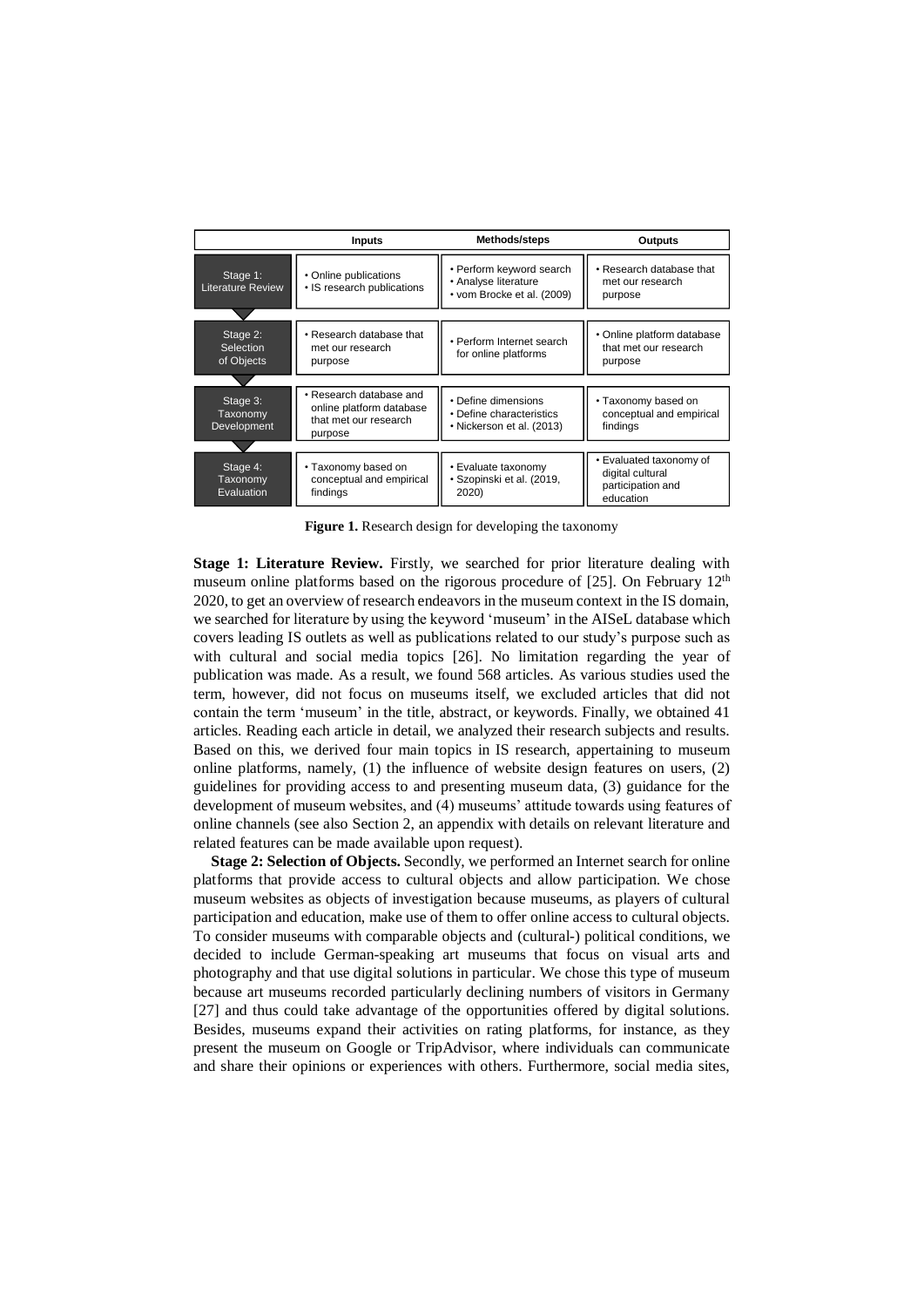such as Facebook and Twitter, are used by museums, to be present in the public, to provide current news, and to enable individuals to rate and discuss cultural objects. Moreover, blogs of art that are also referenced by museum websites, are an additional opportunity for presenting and discussing cultural objects. As all these platforms provide access to cultural objects and allow participation, we decided to include them, to get an overview of platforms. During the taxonomy development (see Stage 3), we iteratively selected additional platforms until there were no further changes in the taxonomy. As a result, we selected ten websites of German-speaking art museums, thirteen German-speaking art museums (partly museums whose websites were analyzed, but also other museums) at Google, TripAdvisor, Facebook, and Twitter as well as seven art blogs (see Table 1).

**Table 1.** Overview of selected online platforms

| Source         | Online platforms                                            |  |  |  |  |  |  |
|----------------|-------------------------------------------------------------|--|--|--|--|--|--|
| 10 selected    | Deichtorhallen Hamburg, Kunsthalle Mannheim, Museum der     |  |  |  |  |  |  |
| museum         | Moderne Salzburg, Kunstpalast Düsseldorf, Österreichische   |  |  |  |  |  |  |
| websites       | Galerie Belvedere Wien, Die Pinakotheken München, Städel    |  |  |  |  |  |  |
|                | Museum Frankfurt, Sprengel Museum Hannover, Staatliche      |  |  |  |  |  |  |
|                | Kunsthalle Karlsruhe, Staatliche Kunstsammlung Dresden      |  |  |  |  |  |  |
| 13 selected    | C/O Berlin, Helmut Newton Stiftung Berlin, K21              |  |  |  |  |  |  |
| museums at     | Kunstsammlung Nordrhein-Westfalen Düsseldorf, Kunsthalle    |  |  |  |  |  |  |
| Google,        | Mannheim, Museum für Fotografie Berlin, Museum der          |  |  |  |  |  |  |
| TripAdvisor,   | Moderne Salzburg, Kunstpalast Düsseldorf, Österreichische   |  |  |  |  |  |  |
| Facebook       | Galerie Belvedere Wien, Die Pinakotheken München, Sprengel  |  |  |  |  |  |  |
| and Twitter    | Museum Hannover, Staatliche Kunsthalle Karlsruhe, Städel    |  |  |  |  |  |  |
|                | Museum Frankfurt, WestLicht. Schauplatz für Fotografie Wien |  |  |  |  |  |  |
| 7 selected art | artblogcologne.com, castor-und-pollux.de,                   |  |  |  |  |  |  |
| blogs          | ausstellungskritik.wordpress.com, musermeku.org,            |  |  |  |  |  |  |
|                | kulturundkunst.org, sofrischsogut.com, tanjapraske.de       |  |  |  |  |  |  |

**Stage 3: Taxonomy Development.** Thirdly, to develop a taxonomy, we employed the systematic procedure proposed by [12]. As a first step, *meta characteristics* including the target users and purposes need to be specified. Our taxonomy may be potentially used by three target groups: (a) Researchers who are interested in designing online platforms that allow cultural access and participation as well as encourage education; (b) institutions with educational missions and cultural objects like museums, galleries, libraries, heritage centers who want to develop and refine their online platforms; (c) individuals who are interested in cultural participation but cannot participate locally because of individual obstacles and therefore select and use appropriate online platforms for their personal interest. The purpose is to build an overview of currently used online platform features that provide access to cultural participation and education. Thus, we aim to assist researchers and practitioners with the analysis and future development of cultural online platforms. To do so, the online platform features are particularly relevant, as these features determine the manner of access to cultural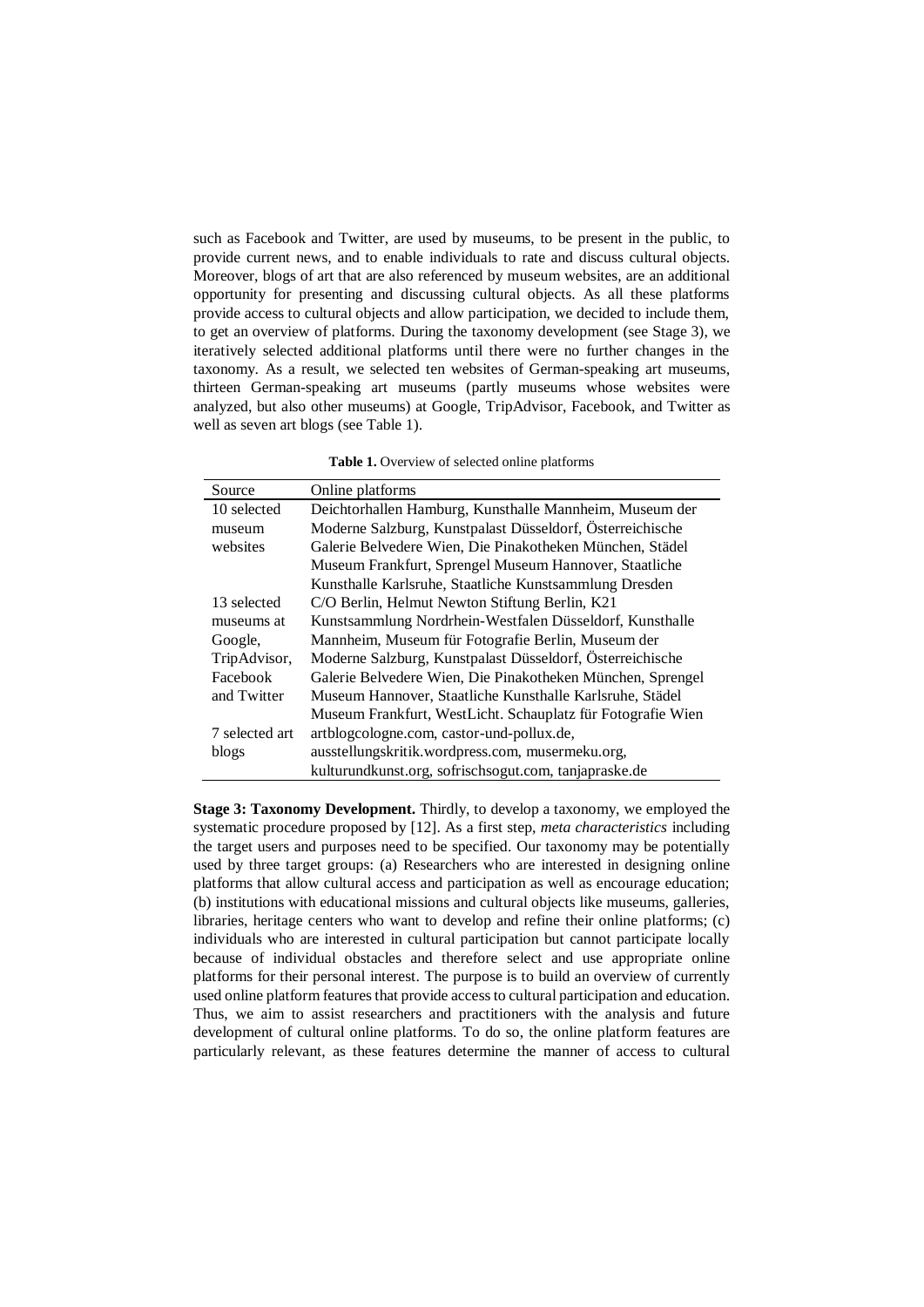objects, and therefore, the possible degree of participation. Thus, we choose 'features of the platforms that are used to provide access to cultural participation and education' as meta-characteristics which must be met by all dimensions and characteristics. Next, to determine when to stop building the taxonomy, we adopted the *objective ending conditions* (i.e., determining when to terminate the taxonomy development) and *subjective ending conditions* (i.e., ensuring high quality while developing the taxonomy) proposed by [12], with one exception: The characteristics of each dimension are not mutually exclusive (i.e., unique) to offer multiple features for one dimension that can be used together on a platform as well as to reduce complexity and to support readability of the taxonomy (see also [28]).

Afterward, we ran through three *empirical-to-conceptual* iterations and one *conceptual-to-empirical* iteration and classified online platforms (Figure 2). We decided to start with the empirical-to-conceptual iteration because of the emerging openness to use online platforms in the museum context [5] and because of the lack of an overview of available features in research (see Section 2). In each empirical-toconceptual iteration, we adapted the taxonomy by analyzing online platforms with regard to their features. To achieve a robust taxonomy, two researchers (one with an IS background, one from Cultural Policy) independently examined each platform, identified the platform features and constantly consolidated their results in each iteration—uncertain cases were discussed. As a *1st iteration*, five museum websites were investigated and classified by the researchers. The results were consolidated and structured within the initial taxonomy. In the *2nd iteration*, five further platforms (i.e., two rating platforms, one social media platform and two art blogs) were investigated, and the results were consolidated which inserted additional characteristics and adapted descriptions. As a *3rd iteration*, eleven further platforms (i.e., five art blogs, five museum websites and one social media platform) were analyzed. After discussing the results, it turned out that no changes in the taxonomy were necessary. As a *4th iteration* (conceptual-to-empirical), the platform features identified during the literature review have been compared to the current version of the taxonomy (see Section 2). Apart from minor wording differences (e.g., linear search instead of user-driven search, non-linear search instead of a presentation of random cultural objects) that have been used for taxonomy description, no further features have been specified in the literature. Finally, the defined objective (o) and subjective (s) ending conditions were fulfilled by the taxonomy. In the following, we justify and contextualize the condition's degree of fulfillment (as suggested by [28]): (o1) A representative sample of objects (i.e., online platforms that allow cultural participation and education) has been examined; (o2) no object was merged or split in the last iteration; (o3) at least one object can be classified under every characteristic; (o4) no additional dimension/characteristic was necessary in the last iteration; (o5) no dimensions/characteristics were merged or split in the last iteration; (o6) there is no dimension duplication; (o7) as stated above, the characteristics are not unique within their dimension to offer features that can be used together on a platform; (o8) each cell is unique; (s1) the taxonomy is concise enough to be easily applied for the purpose of building an overview of currently used platform features that allow cultural participation and education; (s2) the taxonomy provide for differentiation among platform features; (s3) the taxonomy is comprehensive as all sample platforms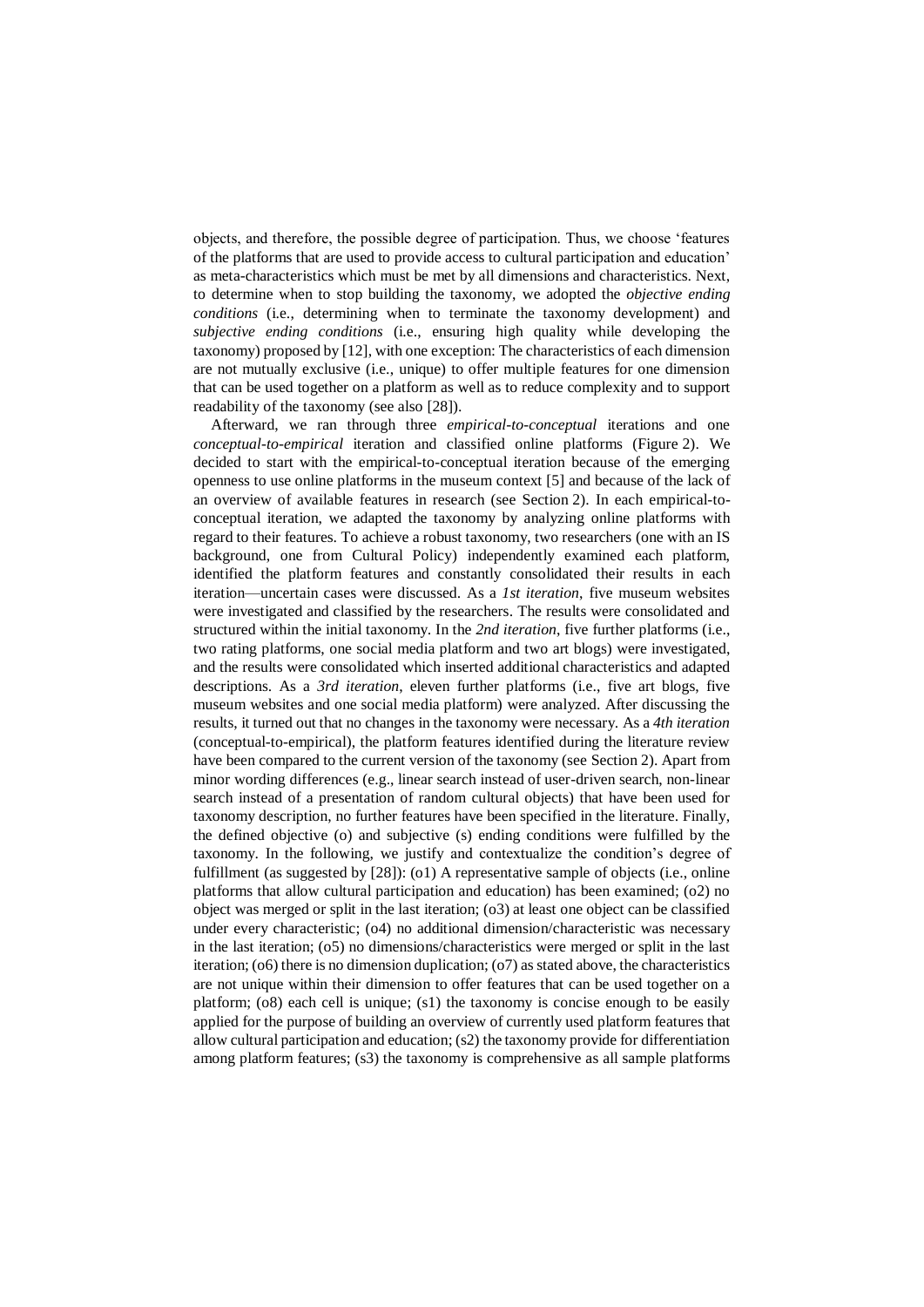can be classified; (s4) the taxonomy is easily extendible which allows considering novel platform features in this field; (s5) the current taxonomy sufficiently explains the currently used features for cultural participation and education (see also Section 5).

**Stage 4: Taxonomy Evaluation.** Fourthly, in addition to the development, taxonomies require extensive evaluation. Therefore, we draw on the evaluation framework for taxonomies [29] and follow guidelines for using taxonomy evaluation criteria [28]. We performed two initial evaluation steps, namely (1) illustrating the applicability of our taxonomy, and (2) ensuring the understandability and completeness of the taxonomy by utilizing several expert workshops (for more details see Section 5).



**Figure 2.** Evolution of dimensions and characteristics for the taxonomy

# **4 Taxonomy of Digital Cultural Participation and Education**

Our taxonomy of 'Digital Cultural Participation and Education' contains ten dimensions, each with two to seven distinct characteristics (Figure 3).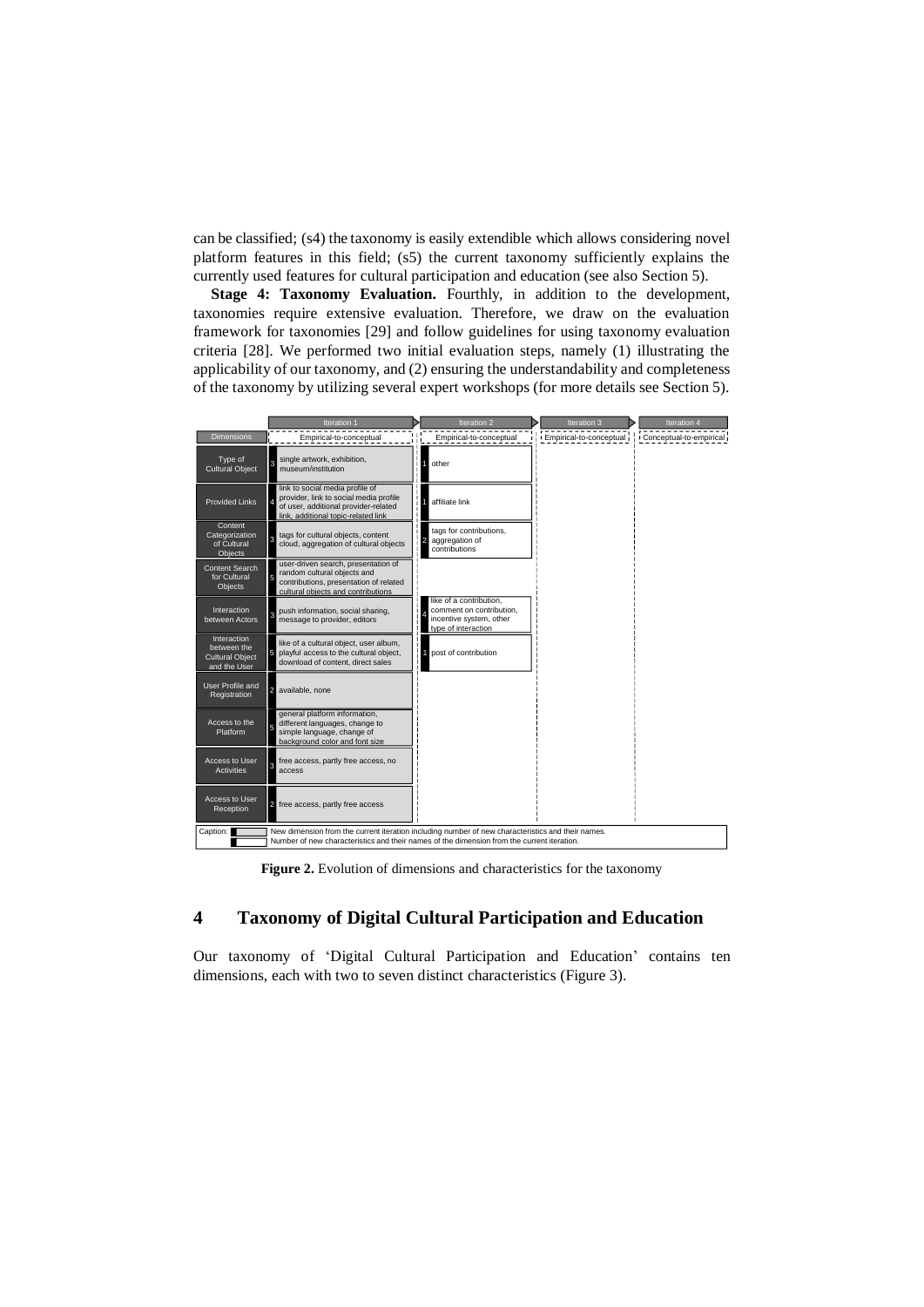| <b>Dimensions</b>                                         | Characteristics                                 |  |                                            |                                             |                            |                              |                                                           |                                                   |                               |                                                |                        |                                 |                                          |                              |
|-----------------------------------------------------------|-------------------------------------------------|--|--------------------------------------------|---------------------------------------------|----------------------------|------------------------------|-----------------------------------------------------------|---------------------------------------------------|-------------------------------|------------------------------------------------|------------------------|---------------------------------|------------------------------------------|------------------------------|
| Type of<br><b>Cultural Obiect</b>                         | Single artwork                                  |  |                                            | Exhibition                                  |                            |                              | Museum/institution                                        |                                                   |                               |                                                | Other                  |                                 |                                          |                              |
| <b>Provided Links</b>                                     | Link to social media<br>profile of the provider |  |                                            | Link to social media<br>profile of the user |                            |                              | Additional<br>provider-related link                       |                                                   |                               | Additional<br>topic-related link               |                        |                                 | Affiliate link                           |                              |
| Content<br>Categorization<br>of Cultural Objects          | Tags for cultural<br>objects                    |  |                                            | Tags for contributions                      |                            |                              | Content cloud                                             |                                                   |                               | Aggregation<br>of cultural objects             |                        | Aggregation<br>of contributions |                                          |                              |
| Content Search<br>for Cultural<br>Objects                 | User-driven search                              |  | Presentation of<br>random cultural objects |                                             |                            |                              | Presentation<br>of random contributions                   |                                                   |                               | Presentation<br>of related cultural<br>objects |                        |                                 | Presentation<br>of related contributions |                              |
| Interaction<br>between Actors                             | Push<br>information                             |  | Like of a<br>contribution                  |                                             | Comment on<br>contribution |                              |                                                           | Message to<br>Social sharing<br>provider, editors |                               |                                                | Incentive<br>system    |                                 |                                          | Other type<br>of interaction |
| Interaction<br>between Cultural<br><b>Object and User</b> | Like of a cultural<br>object                    |  | User album                                 |                                             |                            | object                       | Playful access<br>to the cultural<br>Post of contribution |                                                   |                               |                                                | Download of<br>content |                                 |                                          | Direct sales                 |
| User Profile and<br>Registration                          | Available                                       |  |                                            |                                             |                            |                              |                                                           | None                                              |                               |                                                |                        |                                 |                                          |                              |
| Access to<br>the Platform                                 | General platform<br>information                 |  | Different languages                        |                                             |                            | Change to simple<br>language |                                                           |                                                   | Change of<br>background color |                                                |                        | Change of font size             |                                          |                              |
| Access to User<br><b>Activities</b>                       | Free access                                     |  |                                            |                                             | Partly free access         |                              |                                                           |                                                   | No access                     |                                                |                        |                                 |                                          |                              |
| Access to User<br>Reception                               | Free access                                     |  |                                            |                                             |                            | Partly free access           |                                                           |                                                   |                               |                                                |                        |                                 |                                          |                              |

**Figure 3.** Taxonomy of digital cultural participation and education

In the following, we explain the taxonomy's dimensions and characteristics in more detail by providing descriptions as well as illustrative examples.

**Type of Cultural Object.** Online platforms provide access to multiple types of cultural objects for the general public: A single artwork such as a sculpture, a painting, or photography with information about its biographical contextualization, and sometimes detailed artist information are accessible online. Besides, a past, current, or future exhibition of a museum with its curator may be addressed. Moreover, the museum itself is presented with information about its history or current mission supplemented by practical visitor information. Sometimes, other cultural objects such as theatre, literature, or music are provided as well.

**Provided Links.** Furthermore, for allowing participation in the public and obtaining additional information, the platforms refer to further sources: Social media channels are connected to the platforms. For example, a museum (i.e., the provider of the platform) refers to its social media account. Besides, platform users can utilize their social media accounts, as platforms directly allow sharing artworks or publications via a social media button or they support the platform registration via the user social media accounts. Also, additional provider-related links are offered such as a reference on a museum website to a museum blog or other institutional websites. Furthermore, for providing more informative material, additional topic-related links to wikis, libraries, research databases, external blogs, schools or magazines, and affiliate links are offered.

**Content Categorization of Cultural Objects.** To provide an abstract view of cultural objects, platforms integrate content categorization: Cultural objects are assigned to tags such as the tags 'motive', 'image elements', or 'atmosphere' for artworks. Also, user reviews or articles on platforms (i.e., contributions) can be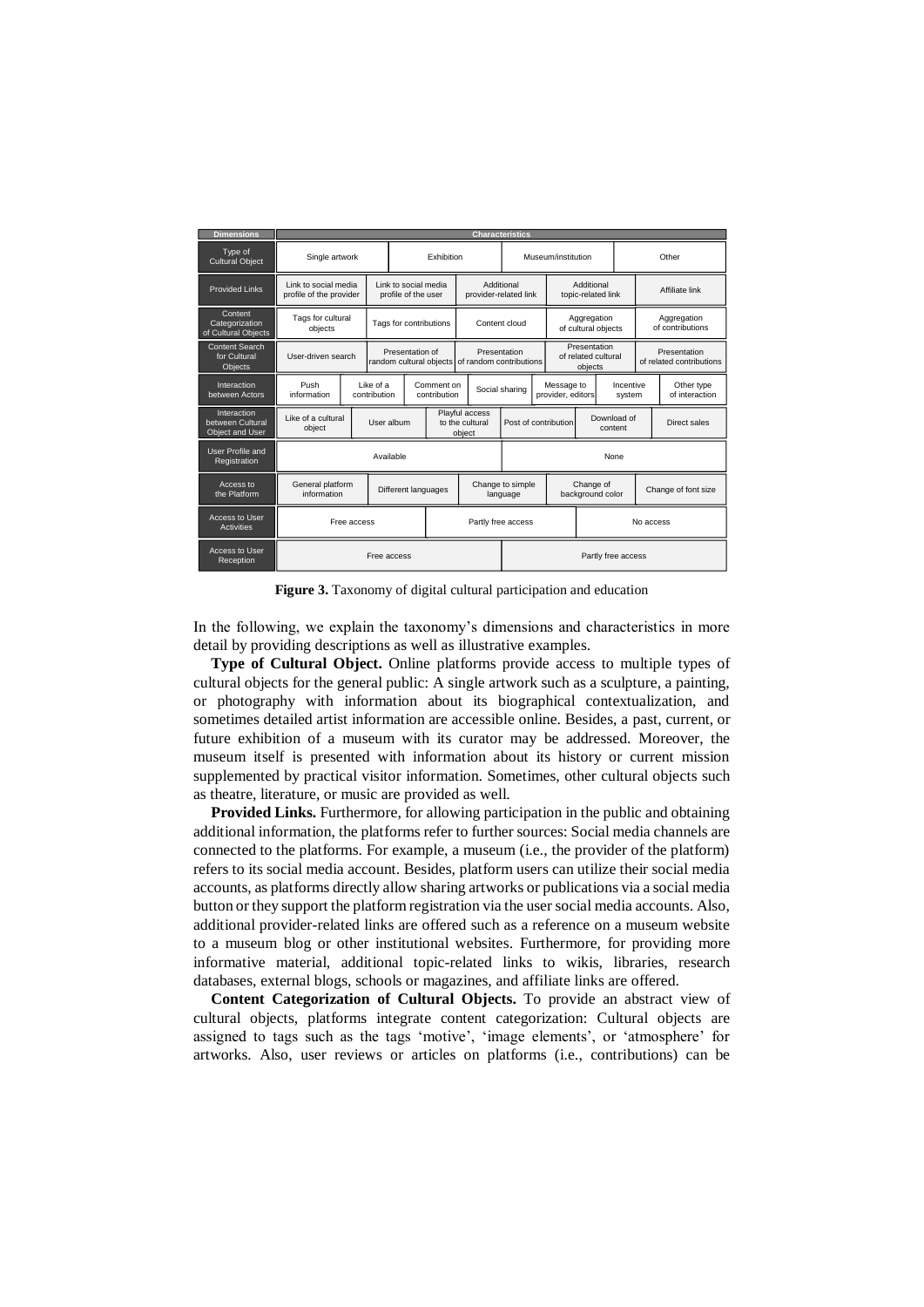categorized by tags too. Additionally, content clouds are used, for instance, consisting of a multitude of miniature artwork images or topic-related keywords. To present some metric of the presented content, cultural objects or contributions are aggregated, for example, by showing the number of artworks of the digital collection or the number of user reviews.

**Content Search for Cultural Objects.** To find information on cultural objects, different features for information seeking within the data are provided: Platform users can access cultural objects, linear searching for content by terms. Sometimes, the platforms directly provide sample terms, or they complete terms after the user has started to write. Moreover, random cultural objects are displayed, usually on the first page, so that users randomly become aware of cultural objects and can seek information about them in the next step (i.e., creative, non-linear information search). Also, contributions are randomly presented and invite the platform user to read on. Viewing cultural objects or contributions, the platforms present related cultural objects or contributions which might be interesting for the user too. For instance, when a user views an artwork, he or she is provided with related artworks at the end of the page.

**Interaction between Actors.** A platform user, a platform provider or editors can potentially act on a platform and are supported to interact with each other, and thus, to participate in the society in several ways: A user may call for push information to receive regular news by registering for a newsletter or by 'liking' content on social media. Besides, actors' contributions can be assessed by a 'like-statement' or commented by actors, and content can be shared by users with others. If a user wants to give feedback to the provider or editors, a contact form or an email address are provided. Whereas some platforms actively ask for messages from their users, for instance, directly under an artwork presentation, others only mention an email address without a further call. To promote interaction between actors, incentive systems are introduced (e.g., a user receives points for activities like writing a review or answering to others and achieves a certain user level). Other types of interaction like a chat function, 'following others', or an offer/search forum are also provided.

**Interaction between the Cultural Object and the User.** Platforms not only make cultural objects accessible but also allow a certain degree of interaction between objects and the platform user: A user may assess an object by a 'like-statement' or by writing a contribution such as a review, comment, or the assignment of tags. Besides, users are allowed to build their customized album which contains their favorite cultural objects. Also, playful access to the cultural objects with the use of multimedia is provided: Users can view a series of artworks as a slideshow, they can view an exhibition through a video, they may zoom into an image in very high resolution, or they can take part in a virtual tour of the museum which may include 360-degree panoramic views and artworks of exhibitions. In addition, users can download content such as high-resolution copies of artworks, exhibition flyers, educative resources, or press material. Besides, direct sales of museum-related items, such as the exhibition catalog, publications, or image templates, are supported.

**User Profile and Registration.** Some platforms support registration and generation of a user profile so that users can participate on the platform.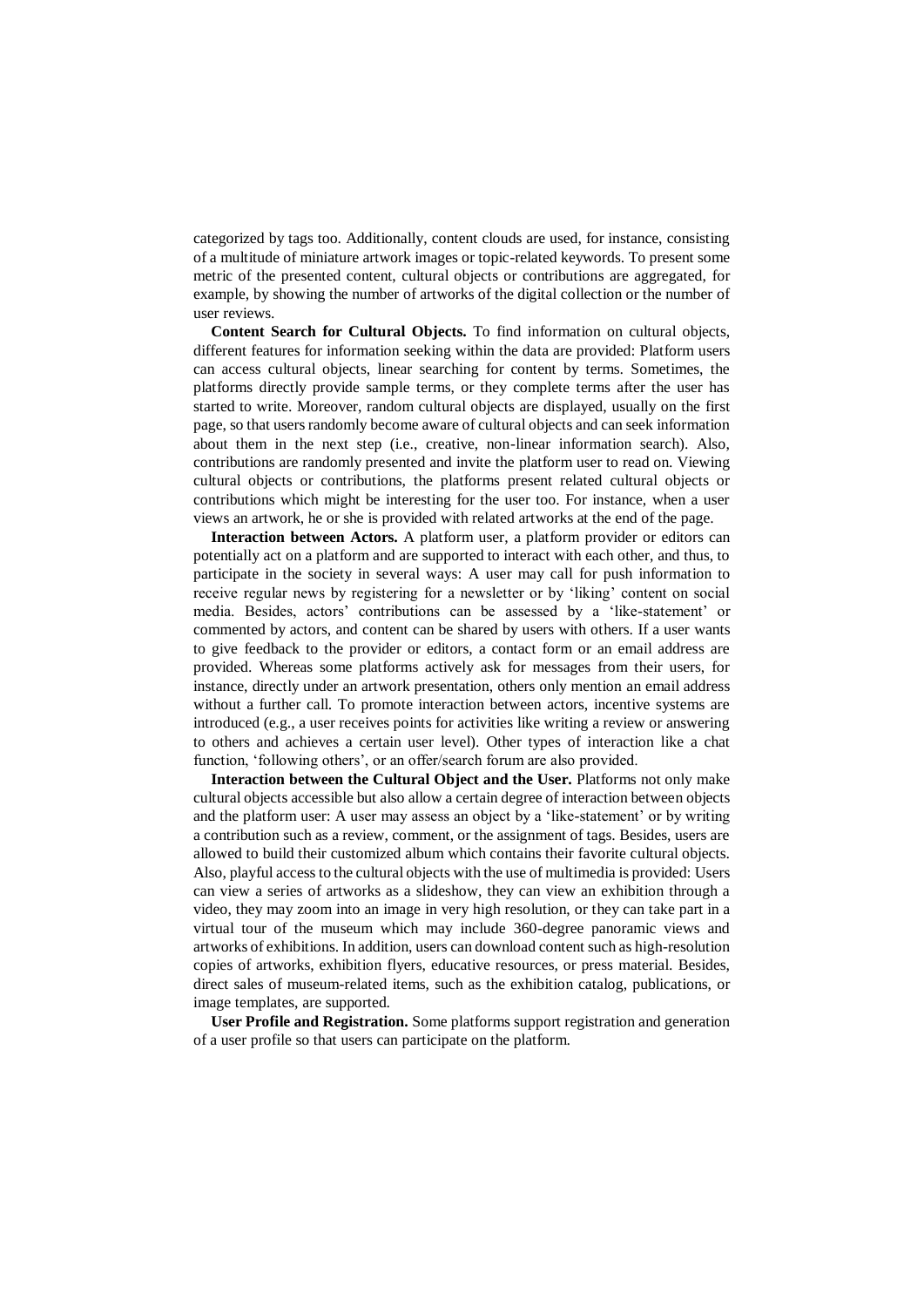**Access to the Platform.** To get access to the platform at all, general platform information is provided which describes the essential features and tasks of the platform. Moreover, platform users can usually personalize the platform by choosing between different languages, and by changing the font size, the background color or the language into a simpler representation (i.e., use of less and simpler descriptions) via a button.

**Access to User Activities.** If a platform user is allowed to contribute content on a platform, he or she can either participate without restrictions (i.e., free access) or with some restrictions (i.e., partly free access). For instance, editorial staff checks the user's contribution before publication, or the user has to register before being active on a platform. However, users may have no access and are not allowed to contribute content.

**Access to User Reception.** Moreover, the public access to the platform content may vary: The platform content can be either completely visible for the general public without constraints (i.e., free access) or partly accessible (i.e., partly free access). Without registration, for example, every user can receive the content. In contrast, some information such as press material is only receivable after registration. Besides in some cases, user activities like a user album or a 'like-statement' on cultural objects are not visible to the public or the users themselves adjust the visibility of their activities.

# **5 Demonstration and Evaluation**

For our preliminary evaluation, we describe two evaluation steps, namely illustrating the taxonomy's applicability as well as evaluating the taxonomy's understandability and completeness in more detail (see also Section 3).

**Illustrating the Applicability.** Applicability is often used as an evaluation criterion for taxonomies and supports investigating whether a taxonomy is applicable in practice which can be carried out, for instance, by classifying objects of the phenomenon of interest [28]. Therefore, two researchers classified two samples of online platforms through the taxonomy: All online platforms that have been used for taxonomy building and five additional art museum websites (i.e., K21 Kunstsammlung Nordrhein-Westfalen, Zentrum für Kunst und Medien Karslruhe, Marta Herford, Schirn Kunsthalle Frankfurt, Kunstmuseum Stuttgart). We thereby explored the distribution of features (i.e., which features are implemented by a platform). The results of the frequency analysis are outlined in Figure 4 by depicting the percentage of platform types (i.e., museum website, blog, social media, rating platform) that provide a feature.

In doing this, three main observations emerge: Firstly, none of the online platforms provide all of the identified features. Secondly, museums provide access to cultural objects, however, they hardly support the interaction between actors on their websites. They only provide newsletters as push information or allow messages to providers or editors via email. In addition, platform users are not allowed to post contributions such as reviews or comments or mostly cannot assess an object with a 'like-statement'. The discourse on cultural objects is, hence, outsourced to social media sites, blogs of art, and rating platforms. Thirdly, although a broad range of people should be able to get access and participate, only a few platforms support diverse ways of accessibility. Whereas most provide general information or the selection of other languages (e.g., to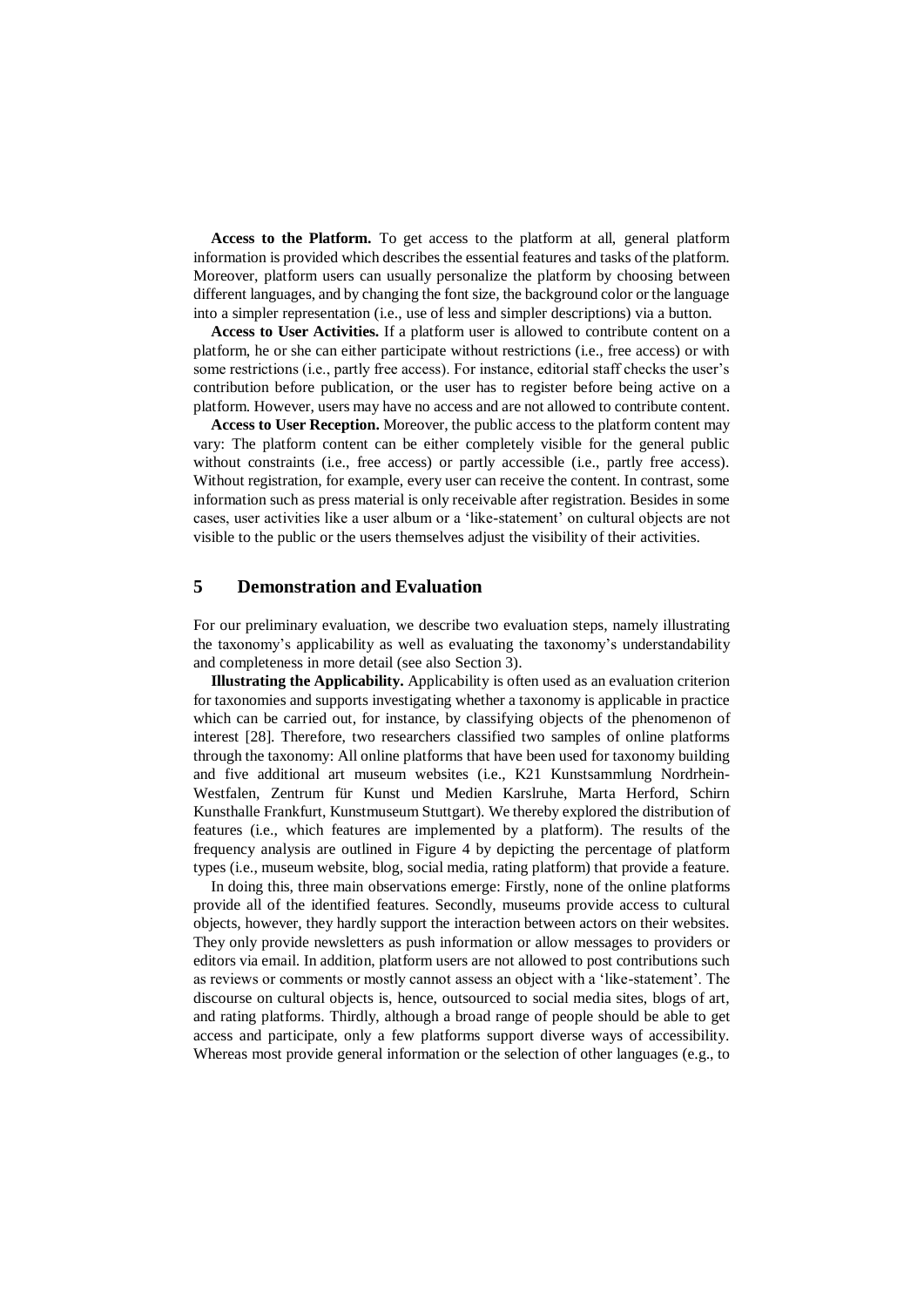overcome language barriers), change to 'simple language' or customizing the background color or the font size are only rarely possible, which makes online cultural access problematic for individuals with disabilities. This is surprising, as accessibility is commonly addressed in the local museum policies (e.g., unrestricted access for all).

| <b>Dimensions</b>                                               | <b>Characteristics</b>                                                                                                    |                                                                                   |                                                                            |                                                              |                                                                          |                                                                                                                                         |                                                                                          |                                                                           |                                                   |                                                                                            |                                                                     |
|-----------------------------------------------------------------|---------------------------------------------------------------------------------------------------------------------------|-----------------------------------------------------------------------------------|----------------------------------------------------------------------------|--------------------------------------------------------------|--------------------------------------------------------------------------|-----------------------------------------------------------------------------------------------------------------------------------------|------------------------------------------------------------------------------------------|---------------------------------------------------------------------------|---------------------------------------------------|--------------------------------------------------------------------------------------------|---------------------------------------------------------------------|
| Type of<br>Cultural<br>Object                                   | Single artwork<br>(m:100%, b:100%, s:75%)                                                                                 |                                                                                   | <b>Exhibition</b>                                                          | (m: 100%, b: 100%, s: 75%)                                   | (m: 100%, b: 86%, s: 100%)                                               | <b>Museum/institution</b>                                                                                                               |                                                                                          |                                                                           | Other<br>(m: 13%, b: 71%, s: 0%)                  |                                                                                            |                                                                     |
| Provided<br><b>Links</b>                                        | Link to social media<br>profile of the provider<br>(m:100%, b:86%,<br>$s:75\%$                                            |                                                                                   | Link to social media<br>profile of the user<br>(m:73%, b:86%,<br>$s:100\%$ |                                                              | <b>Additional</b><br>provider-related link<br>(m:53%, b:43%,<br>s:100%)  |                                                                                                                                         | <b>Additional</b><br>topic-related link<br>(m:87%, b:100%,<br>s:75%                      |                                                                           |                                                   | <b>Affiliate link</b><br>(m:33%, b:14%, s:50%)                                             |                                                                     |
| Content<br>Categorization<br>of Cultural<br>Objects             | <b>Tags for cultural</b><br>objects<br>(m:67%, b:14%,<br>s:100%)                                                          | Tags for<br>contributions<br>(m:7%, b:100%,<br>s:100%)                            |                                                                            | <b>Content cloud</b><br>(m:7%, b:14%, s:0%)                  |                                                                          | Aggregation<br>of cultural objects<br>(m:73%, b:0%, s:50%)                                                                              |                                                                                          |                                                                           |                                                   | Aggregation<br>of contributions<br>(m:0%, b:57%, s:100%)                                   |                                                                     |
| Content<br>Search for<br>Cultural<br>Objects                    | User-driven search<br>(m:87%, b:86%,<br>s:100%)                                                                           | <b>Presentation of</b><br>random cultural<br>objects<br>(m:100%, b:100%,<br>s:75% |                                                                            |                                                              | Presentation<br>of random<br>contributions<br>(m:93%, b:100%,<br>s:100%) |                                                                                                                                         | Presentation<br>of related cultural<br>objects                                           |                                                                           |                                                   | Presentation<br>of related<br>contributions<br>(m:60%, b:0%, s:100%) (m:47%, b:71%, s:50%) |                                                                     |
| Interaction<br>between<br>Actors                                | Push<br>information<br>(m:100%,<br>b:86%, s:75%)                                                                          | Like of a<br>contribution<br>(m:0%, b:43%,<br>s:100%)                             |                                                                            | <b>Comment on</b><br>contribution<br>(m:0%, b:71%,<br>s:75%) | Social sharing<br>(m:13%, b:0%,<br>s:75%)                                |                                                                                                                                         | <b>Message to</b><br>provider.<br>editors<br>(m:0%, b:0%,<br>(m:100%,<br>b:100%, s:100%) |                                                                           | Incentive<br>system<br>s:75%)                     |                                                                                            | Other type<br>of interaction<br>(m:0%, b:14%,<br>s:75%)             |
| <b>Interaction</b><br>between<br>Cultural<br>Object and<br>User | object<br>(m:20%, b:0%,<br>s:100%)                                                                                        | Like of a cultural<br>User album<br>(m:33%, b:0%,<br>s:100%)                      |                                                                            |                                                              |                                                                          | <b>Playful access</b><br>Post of<br>to the cultural<br>contribution<br>object<br>(m:0%, b:29%,<br>(m:93%, b:29%,<br>s:100%)<br>$s:50\%$ |                                                                                          |                                                                           | Download of<br>content<br>(m:93%, b:14%,<br>s:25% |                                                                                            | <b>Direct sales</b><br>(m:93%, b:14%,<br>$s:50\%$                   |
| <b>User Profile</b><br>and<br>Registration                      | (m:53%, b:43%, s:100%)                                                                                                    |                                                                                   | None<br>(m:47%, b:57%, s:0%)                                               |                                                              |                                                                          |                                                                                                                                         |                                                                                          |                                                                           |                                                   |                                                                                            |                                                                     |
| Access to<br>the Platform                                       | General platform<br><b>Different languages</b><br>information<br>(m:100%, b:57%,<br>(m:47%, b:100%,<br>s:100%)<br>s:100%) |                                                                                   |                                                                            |                                                              | Change to simple<br>language<br>(m:7%, b:0%, s:0%)                       |                                                                                                                                         |                                                                                          | Change of<br>background color<br>(m:7%, b:0%, s:25%)                      |                                                   |                                                                                            | Change of font size<br>(m:7%, b:0%, s:25%)                          |
| Access to<br><b>User</b><br><b>Activities</b>                   | <b>Free access</b><br>(m:13%, b:43%, s:50%)                                                                               | Partly free access<br>(m:20%, b:29%, s:50%)                                       |                                                                            |                                                              | No access<br>(m:67%, b:28%, s:0%)                                        |                                                                                                                                         |                                                                                          |                                                                           |                                                   |                                                                                            |                                                                     |
| Access to<br>User<br>Reception                                  | (m:53%, b:100%, s:50%)                                                                                                    |                                                                                   | Partly free access<br>(m:47%, b:0%, s:50%)                                 |                                                              |                                                                          |                                                                                                                                         |                                                                                          |                                                                           |                                                   |                                                                                            |                                                                     |
|                                                                 |                                                                                                                           |                                                                                   |                                                                            | Caption:                                                     |                                                                          |                                                                                                                                         |                                                                                          | <b>Platform feature</b><br>frequency distribution of the feature in % on: |                                                   |                                                                                            | (museum website; blog of arts; social media site & rating platform) |

**Figure 4.** Distribution of platform features

**Evaluating the Understandability and Completeness.** To obtain insights in terms of the taxonomy's understandability and completeness for the intended target users and purposes [12, 29], we conducted workshops with three experts. We invited three researchers who were not involved in the taxonomy development process and who have already performed research on online platforms including cultural and educational concerns—i.e., potential target users of the taxonomy (see Section 3, Stage 3). As *understandability* is a prerequisite for the correct usage of a taxonomy, a positive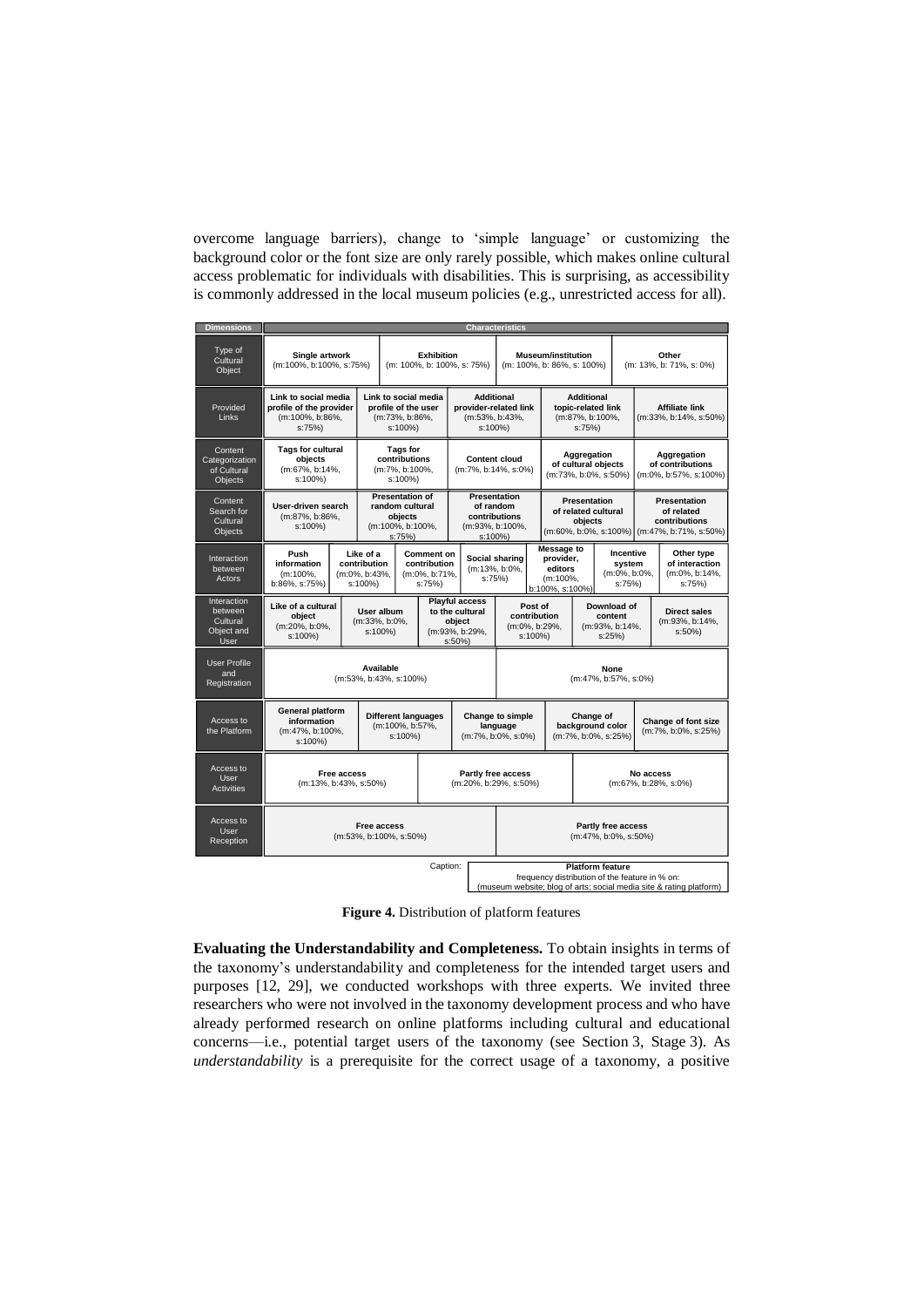answer would be an indication of its usefulness [29]. Therefore, the workshop participants were asked to describe the taxonomy (e.g., what is meant by each element), to assess the taxonomy's understandability and if necessary to make suggestions for improving the taxonomy. The participants stated that most dimensions and characteristics are self-explanatory and only some wording should be adjusted to strengthen the interpretability and understandability of the taxonomy. For example, one participant assessed upper categories (i.e., provision of content, interaction, accessibility) as ambiguous and thus difficult to understand. Another participant suggested to change the term 'findability of content' to 'content search', 'other' to 'additional' for some characteristics of the dimension 'provided links' and 'feedback to editors' to 'message to provider, editors'. Furthermore, the participant recommended changing the order of dimensions. Moreover, the majority of participants we asked to evaluate the *completeness* of the taxonomy, did not see the necessity to add further elements. Only one suggestion included that the characteristic 'accessibility for user with disability' should be split and more differentiated in the next version of the taxonomy. After discussing the results within the author team, we decided to adapt these points and to revise the current version of the taxonomy accordingly.

#### **6 Discussion**

Museums play a fundamental role in enabling our society to access, engage with and learn about the cultural heritages but simultaneously face challenges in achieving this mission because of diverse hurdles on an individual but also social and environmental level. Against this backdrop, the booming digitalization [30] provides promising tools such as platforms and social media that can be adapted from museums to develop new strategies for providing cultural participation and education. In attempting to leverage this potential, we sought to explore what are the characteristic features of online platforms providing this participation and education and present a taxonomy of Digital Cultural Participation and Education. Our taxonomy provides an overview of features for such platforms that can be employed to make more informed design decisions in terms of museum platforms as well as lays the ground for future endeavors. We believe that this study is an important step towards how online platforms can improve access to cultural participation and education, which has implications for theory and practice and opens avenues for future research. Next, we discuss four of those avenues.

**Enhancing the Possibilities of Interaction on Museum Websites.** During the platform analysis, we found that all museums provide access to their cultural objects on their websites, for example, by providing an online collection of multiple artworks with detailed artist information. Furthermore, the majority (93%) allows a playful access to these objects (e.g., users can take part in a virtual tour of the museum or can zoom into an artwork with high resolution). As the use of multimedia and interactive components may lead to enjoyment and informal online learning in the context of museums [10, 16], such a playful access presents potential with participatory and educational relevance. However, museums hardly support their platform users to interact with cultural objects in different ways, users are not allowed to post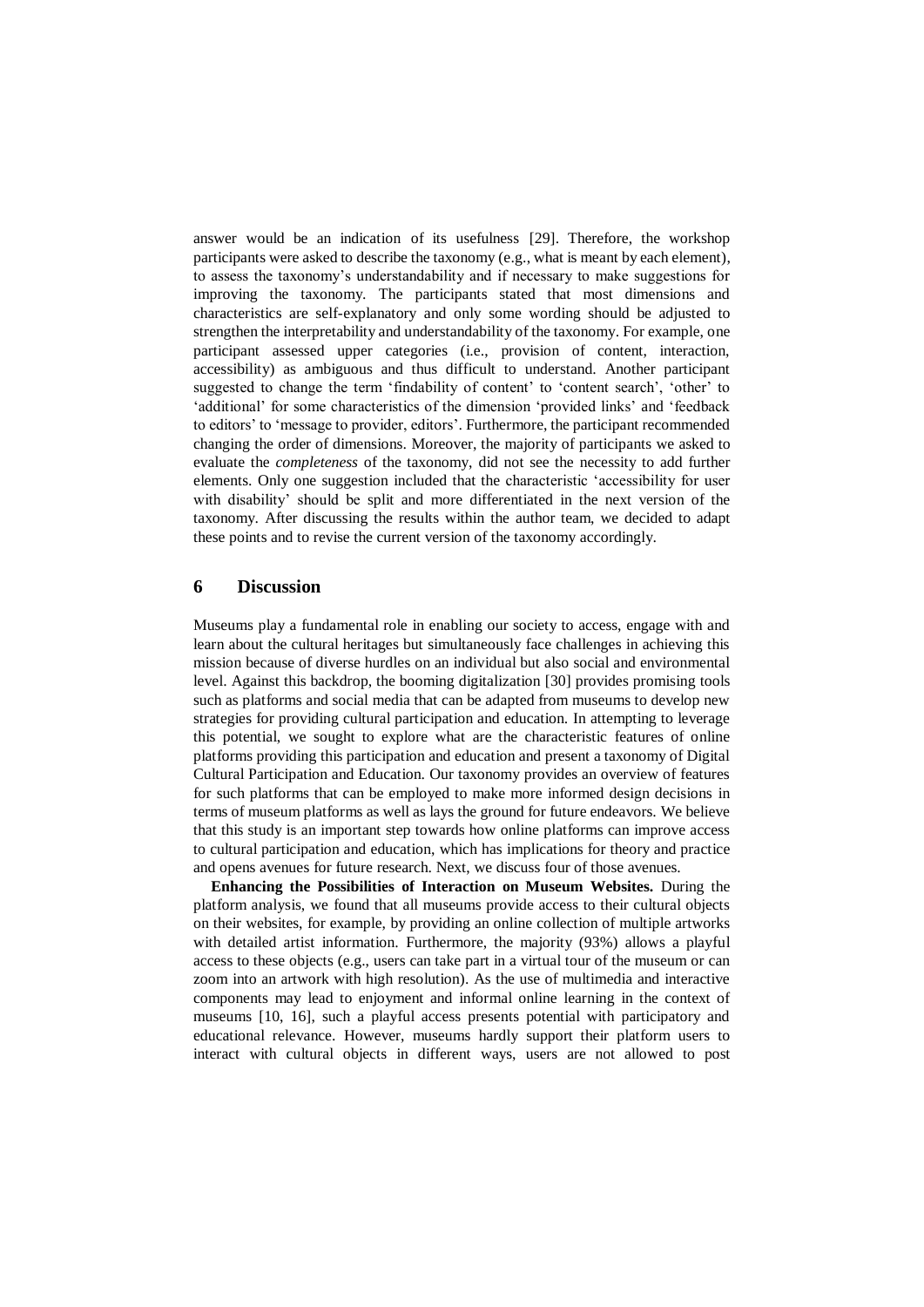contributions such as online reviews or comments and mostly cannot assess an object with a 'like-statement' (only 20% of museum websites provides such a feature). Moreover, although establishing social interaction can be seen as a recommended museum website feature [10, 15], we observed that the majority of museum websites only provides newsletter as push information or supports messages to providers/editors and does not allow for interacting with others (e.g., none of them allow liking and commenting contributions). This is in line with [5] who explains that few museums open their websites for users' comments. The discourse on cultural objects and the interaction between users are, hence, outsourced to social media sites, blogs of art, and rating platforms. However, despite the higher level of support for interaction, we observed that such platforms usually arrange the contributions chronologically, placing older contributions far below which might lead to increased search effort for the users. Therefore, as all museums provide access to cultural objects on their websites and thus provide an enormous foundation for consumption and community activities, we would encourage practitioners to pay more attention to these features of interaction, to entirely allow cultural participation and experiences.

**Providing Diverse Ways of Accessibility of Cultural Participation.** While examining the platforms, we mostly missed different ways of accessibility of cultural participation for a broad range of people (e.g., individuals with visual or cognitive impairments) such as 'change to simple language', 'change of background color' and 'change of font size'. Although such personalization is considered to be an important museum website feature [14], we found that the majority of platforms only implements a feature for selecting different languages. This is surprising, as unrestricted access is commonly addressed in the local museum policies. To advance the challenges of Digital Inclusion [31] and to contribute to the social sustainability of cultural platforms [32], we call for the provision of cultural participation accessible for all individuals.

**Investigating Cultural Differences and Integration of Practitioners.** Focusing on art museums, we analyzed various online platforms (e.g., museum websites, rating platforms) that provide access to cultural participation. Considering further platforms and research findings, for instance, in the non-German context, platforms of different museum types (e.g., museum of local history or natural history [27]) or platforms of further institutions with cultural and educational missions (e.g., theatre, libraries), may support verifying or extending our results. It might be interesting, for example, to investigate differences in cultural access depending on the region. Moreover, in line with Nickerson's et al. [12] proposal to "query users about their potential use of (a) taxonomy", we plan to conduct a case study with a local museum—i.e., a potential target user of the taxonomy in practice (see Section 3, Stage 3). In doing so, we aim to indicate that the taxonomy is useful for its intended purpose, namely, for providing an overview of platform features and for comparing, refining, or developing platforms. In addition, we want to find out to what extent the currently used platform features enable the best possible access to cultural objects as well as the increase of opportunities for cultural participation and education. Case studies "involve intensive research on a phenomenon (a case) within its natural setting (one or more case sites) over a period of time" [33], which, referring to this study, allows exploring how the taxonomy works in a natural environment.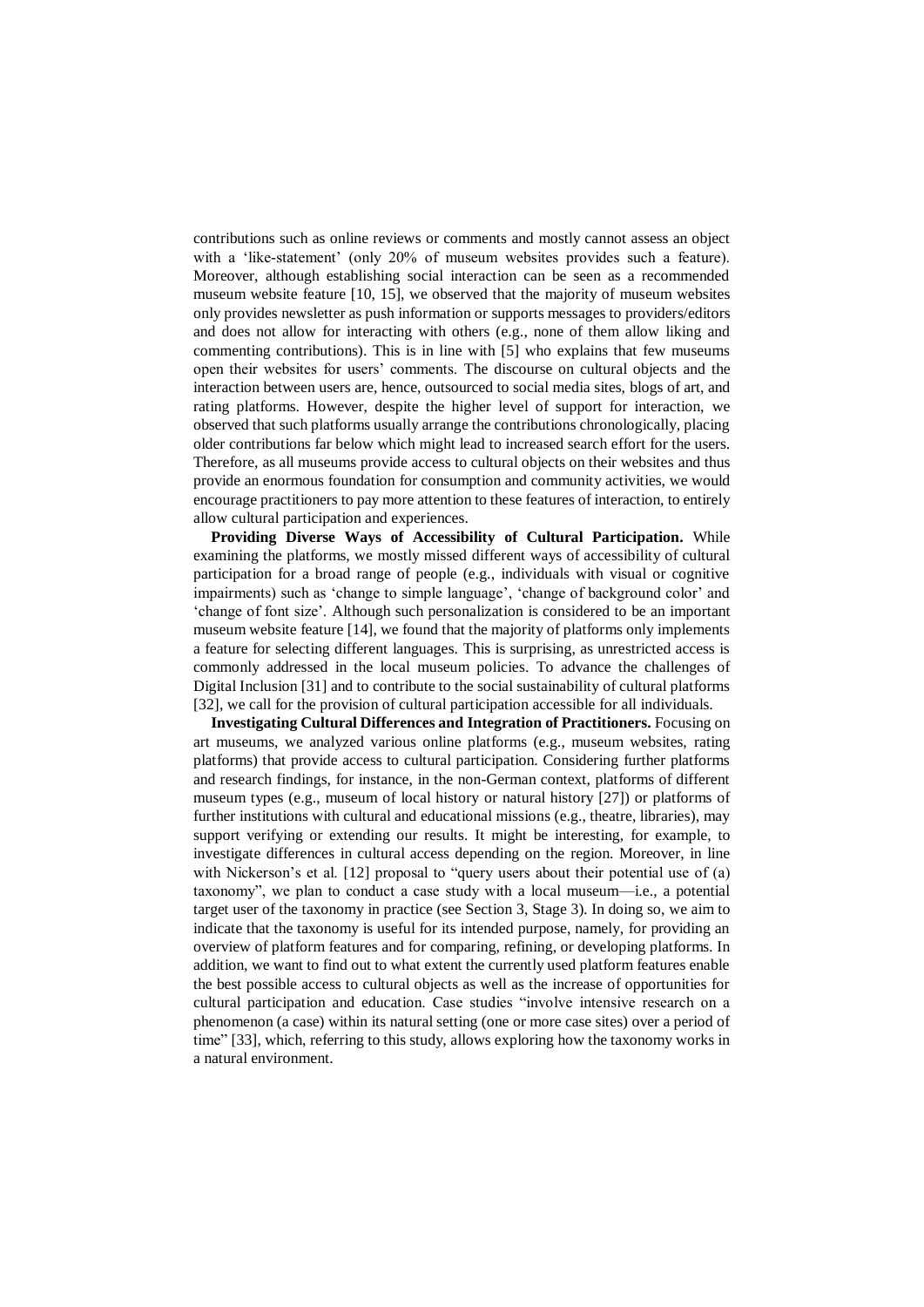**Transferring Existing Knowledge from Cultural Education to Platforms.** To promote cultural education through online platforms [34], existing knowledge from education in cultural practices, such as in arts, architecture, or music, may be transferred to the digital space. Doing so, considering best-practices, literature, and theoretical approaches on cultural education can serve as a source of knowledge as it might provide criteria for online platforms and, hence, support in confirming, refining or identifying further platform features. As a valuable source, Marotzki's approach of structural education theory might give insights for the platform design. It undertakes educational processes as transformations of relations to oneself and the world [35] and education itself comprises reflective, problematizing confrontations with (a) oneself, (b) others and things, as well as (c) themes of the world [3]. Referring to the taxonomy, for instance, (a) the building of a user profile is available, which might contribute to statements about the user's identity. Also, (b) sharing opinions and communicating with others is allowed which might influence the user's relationship with others. Moreover, (c) intensively reflecting on cultural objects, forming and changing opinions as well as contextualizing artworks, could change the individuals' relation to the world. These are initial ideas to promote online platforms leveraging cultural education. In this way, one can search for and use a theoretical foundation for deriving/revising features for such online platforms.

In addition, methodical limitations apply to our study. Searching for relevant IS literature, appertaining to museum online platforms, we identified studies that investigated museum websites and platform features. Our literature search is however limited to the selected database, other online databases such as Google Scholar and EBSCO may reveal further data. As another limitation, we primarily collected platform features for providing access to cultural participation and education, thereby did not examine to what extent the features enable the best possible access.

### **7 Conclusion**

Drawing on a literature review and the analysis of museum online platforms we derived and evaluated a taxonomy of Digital Cultural Participation and Education. This taxonomy structures several platform features that provide access to cultural objects, cultural participation as well as education. Overall, the results contribute to research on museum practice in digitization and illustrate a number of museum-specific platform features which are used with varying frequency (see Demonstration). For example, users can build their customized album with their favorite cultural objects, they can take part in a virtual tour of the museum, or they can zoom into an artwork with high resolution. In addition, we found that museums shift the discourse to social media, blogs or rating platforms and, for instance, seldom support diverse ways of accessibility (e.g., change to 'simple language', customizing the background color) to support an unrestricted access for all individuals. These results can be used to derive implications for a new generation of (social inclusive) online platforms that seek to fulfill their mission of cultural and educational participation (e.g., by means of virtual and augmented reality). Moreover, while this study is anchored in the museum context, and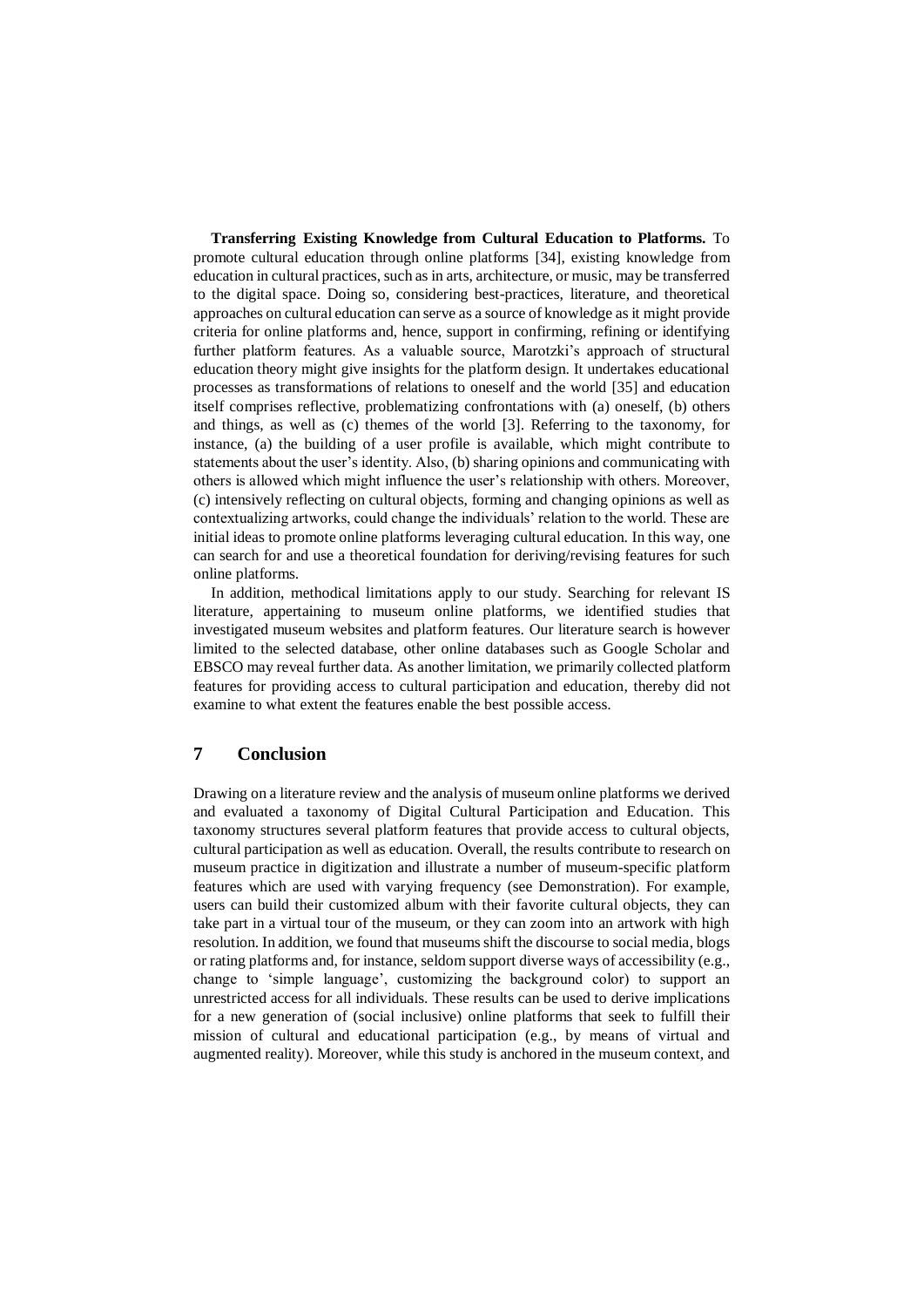therefore, develops knowledge for a specific class of artifacts, it enables further research to understand how a broader class of online platforms need to be adapted for specific contexts. Along with this, it seems fruitful to investigate the applicability of (a subset of) the proposed platform features in further domains.

Ultimately, by shedding light on the importance of accessibility to and participation in cultural information, we hope to boost online access to cultural objects and facilitate cultural participation as well as education—in particular, to face the challenges of the Covid-19 pandemic, leading to the closure of plenty of museum facilities in 2019/20.

#### **8 Acknowledgements**

This research was conducted in the scope of the research project "Rez@Kultur" (01JKD1703), which is funded by the Bundesministerium für Bildung und Forschung (BMBF). We would like to thank them for their support.

#### **References**

- 1. ICOM: ICOM Code of ETHICS for Museums, https://icom.museum/wpcontent/uploads/2018/07/ICOM-code-En-web.pdf (Accessed 18.04.2020)
- 2. ICOM: Creating a New Museum Definition the Backbone of ICOM, https://icom.museum/en/resources/standards-guidelines/museum-definition/ (Accessed 25.11.2020)
- 3. Fuchs, T.: Education and Biography: A Reformulation of Biography Research Oriented on Education Theory [Original: Bildung und Biographie: Eine Reformulierung der bildungstheoretisch orientierten Biographieforschung]. transcript, Bielefeld (2011)
- 4. Treptow, R.: Above all, all Visitors are Equal. Cultural Education Processes in the Museum Order [Original: Vor den Dingen sind alle Besucher gleich. Kulturelle Bildungsprozesse in der musealen Ordnung]. Zeitschrift für Pädagogik. 51(6), 797–809 (2005)
- 5. Lotina, L.: Reviewing Museum Participation in Online Channels in Latvia. In: Kristiansen, E. (ed.) Proceedings of the DREAM Conference The Transformative Museum, pp. 188–195. DREAM - Danish Research Center on Education and Advanced Media Materials, Roskilde, Denmark (2012)
- 6. Srinivasan, R., Boast, R., Furner, J., Becvar, K.M.: Digital Museums and Diverse Cultural Knowledges: Moving Past the Traditional Catalog. The Information Society. 25(4), 265– 278 (2009)
- 7. Moon, S.: Effects of COVID-19 on the Entertainment Industry. International Digital Organization for Scientific Research. IDOSR Journal of Experimental Sciences. 5(1), 8–12 (2020)
- 8. Tim, Y., Pan, S.L., Ouyang, T.: Museum in the Age of Digital Transformation. In: Proceedings of the 22th Pacific Asia Conference on Information Systems, Yokohama, Japan (2018)
- 9. Baumgärtner, T.: Conceptualizing a Mobile App Framework for the Museum Application Domain. In: Proceedings of the 27th European Conference on Information Systems (ECIS), Stockholm & Uppsala, Sweden (2019)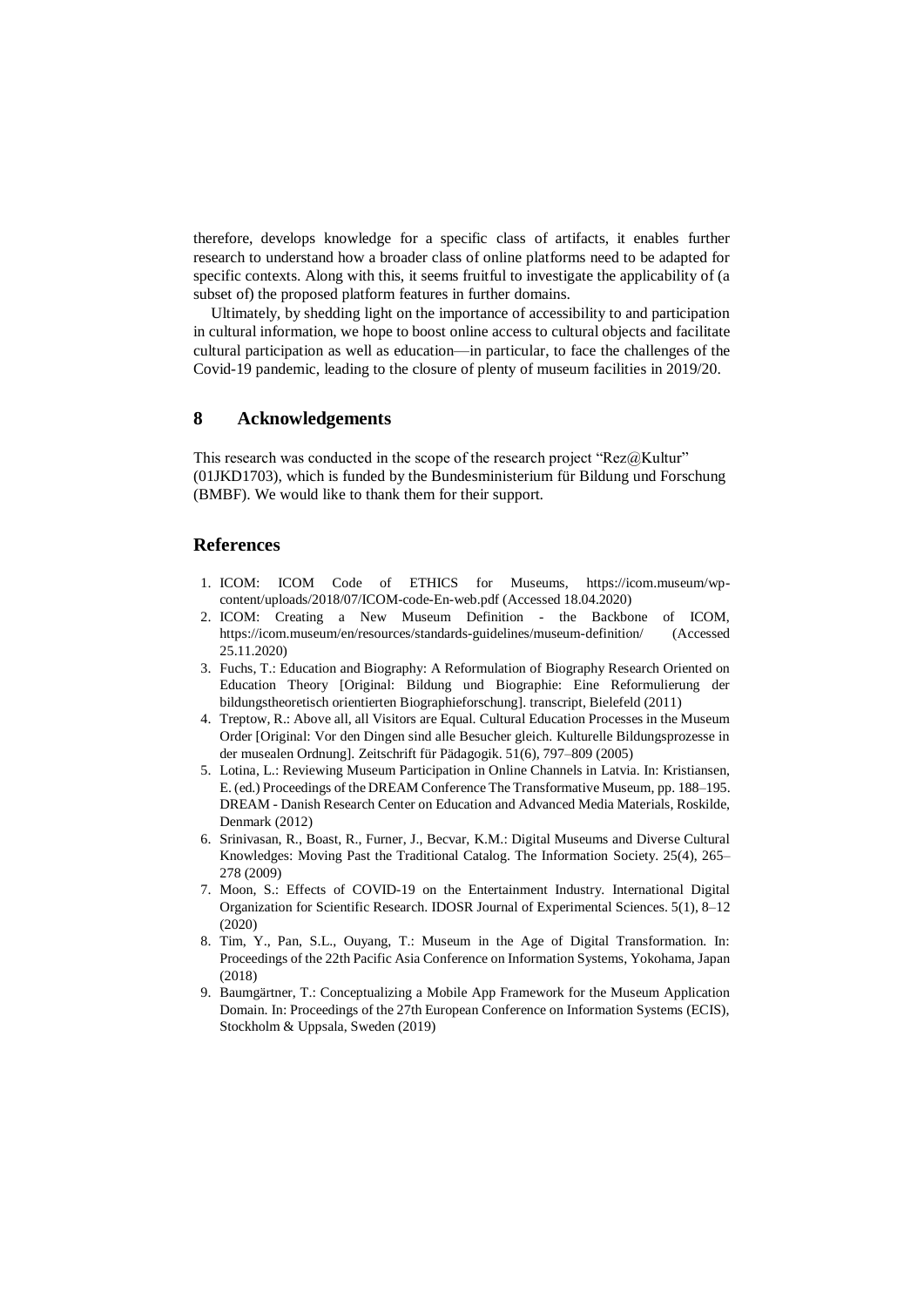- 10. Lin, A.C.H., Fernandez, W., Gregor, S.: Designing for Enjoyment and Informal Learning: A Study in A Museum Context. In: Proceedings of the Pacific Asia Conference on Information Systems (PACIS), Taipei, Taiwan (2010)
- 11. Wray, T., Eklund, P., Kautz, K.: Pathways through Information Landscapes: Alternative Design Criteria for Digital Art Collections. In: Proceedings of the 34th International Conference on Information Systems (ICIS), Milano, Italy (2013)
- 12. Nickerson, R.C., Varshney, U., Muntermann, J.: A Method for Taxonomy Development and its Application in Information Systems. European Journal of Information Systems. 22(3), 336–359 (2013)
- 13. Pallud, J., Straub, D.W.: The "Love of Art" vs. Website Design: An Application of Bourdieu's Theory in Online Environments. In: Proceedings of the 14th Americas Conference on Information Systems (AMCIS), Toronto, Ontario, Canada (2008)
- 14. García-Madariaga, J., Recuero Virto, N., Blasco López, F.: The Influence of Museums' Websites on Users' Intentions. Esic Market Economics and Business Journal. 48(2), 369– 392 (2017)
- 15. Lin, A.C.H., Gregor, S.: Designing Websites for Learning and Enjoyment: A Study of Museum Experiences. International Review of Research in Open and Distance Learning. 7(3), 1-22 (2006)
- 16. Lin, A.C.H., Gregor, S., Huang, J.C.C.: The Hedonic Experience of Enjoyment and its Relationship to Informal Learning: A Study of Museum Websites. In: Proceedings of the 29th International Conference on Information Systems (ICIS), Paris, France (2008)
- 17. Windhager, F., Federico, P., Mayr, E., Schreder, G., Smuc, M.: A Review of Information Visualization Approaches and Interfaces to Digital Cultural Heritage Collections. In: Aigner, W., Schmiedl, G., Blumenstein, K., Zeppelzauer, M. (eds.) Proceedings of the 9th Forum Media Technology (FMT2016). St. Pölten University of Applied Sciences, Institute of Creative Media Technologies, St. Pölten, Austria (2016)
- 18. Carugati, A., Hadzilias, E., Demoulin, N.: Setting the Framework for Developing eGovernment Services on Cultural Heritage. In: Proceedings of the 13th European Conference on Information Systems (ECIS), Regensburg, Germany (2005)
- 19. Remane, G., Nickerson, R., Hanelt, A., Tesch, J.F., Kolbe, L.M.: A Taxonomy of Carsharing Business Models. In: Proceedings of the 37th International Conference on Information Systems (ICIS), Dublin, Ireland (2016)
- 20. Szopinski, D., Schoormann, T., John, T., Knackstedt, R., Kundisch, D.: Software Tools for Business Model Innovation: Current State and Future Challenges. Electronic Markets. (2019)
- 21. Katsma, C., Spil, T.: A Taxonomy of Digital Music Services. In: Proceedings of the 16th Americas Conference on Information Systems (AMCIS), Lima, Peru (2010)
- 22. Kutzner, K., Petzold, K., Knackstedt, R.: Characterising Social Reading Platforms A Taxonomy-Based Approach to Structure the Field. In: Proceedings of the 14th International Conference on Wirtschaftsinformatik, pp. 676–690, Siegen, Germany (2019)
- 23. Foni, A.E., Papagiannakis, G., Magnenat-Thalmann, N.: A Taxonomy of Visualization Strategies for Cultural Heritage Applications. ACM Journal on Computing and Cultural Heritage. 3(1), (2010).
- 24. Gregor, S.: The Nature of Theory in Information Systems. MIS Quarterly. 30(3), 611–642 (2006)
- 25. vom Brocke, J., Simons, A., Niehaves, B., Reimer, K., Plattfaut, R., Cleven, A.: Reconstructing the Giant: on the Importance of Rigour in Documenting Literature Search Process. In: Proceedings of the European Conference on Information Systems (ECIS), Verona, Italy (2009)